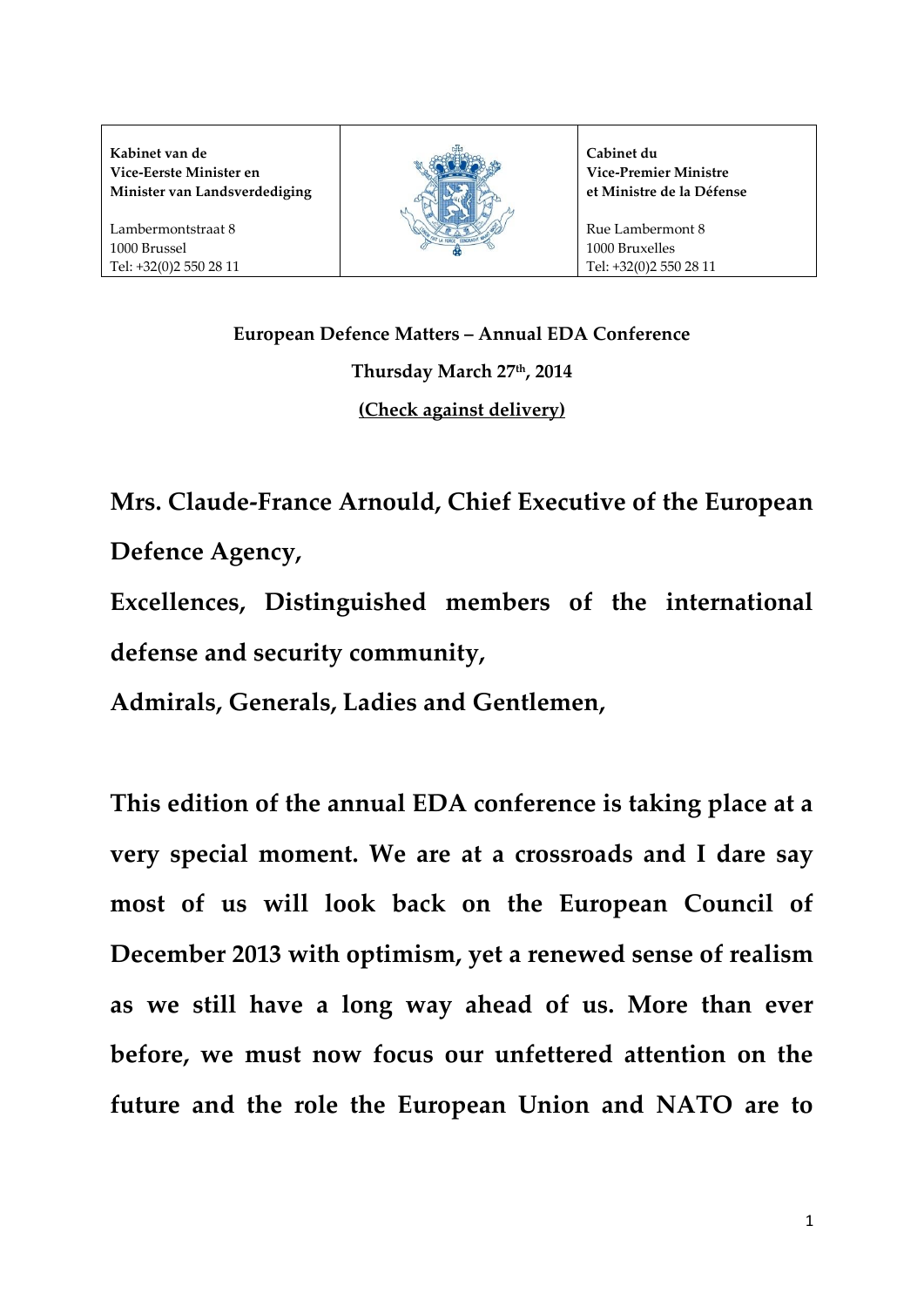**play as we are faced with numerous complex and modern challenges.**

**As to the European Council, I would once again like to welcome the fact that "Defence" was a central theme on the agenda. This is a powerful political signal in its own right, although nobody in this room would have objected against more time being devoted to this crucial topic. Now, it is up to us to guarantee an adequate follow-up and realize the important taskings bestowed upon the Union's various institutions, the European Defence Agency in particular.** 

**So far for the good news….**

**Yes, ladies and gentlemen, let us be perfectly honest. I am sure most of your will share my opinion that the steps we have taken so far are simply not adequate to compensate for the ongoing loss of defence capabilities. Let us imagine a perfect world for a moment. Tomorrow, we wake up to see that all existing Pooling & Sharing projects have been realized to the fullest of their extent.**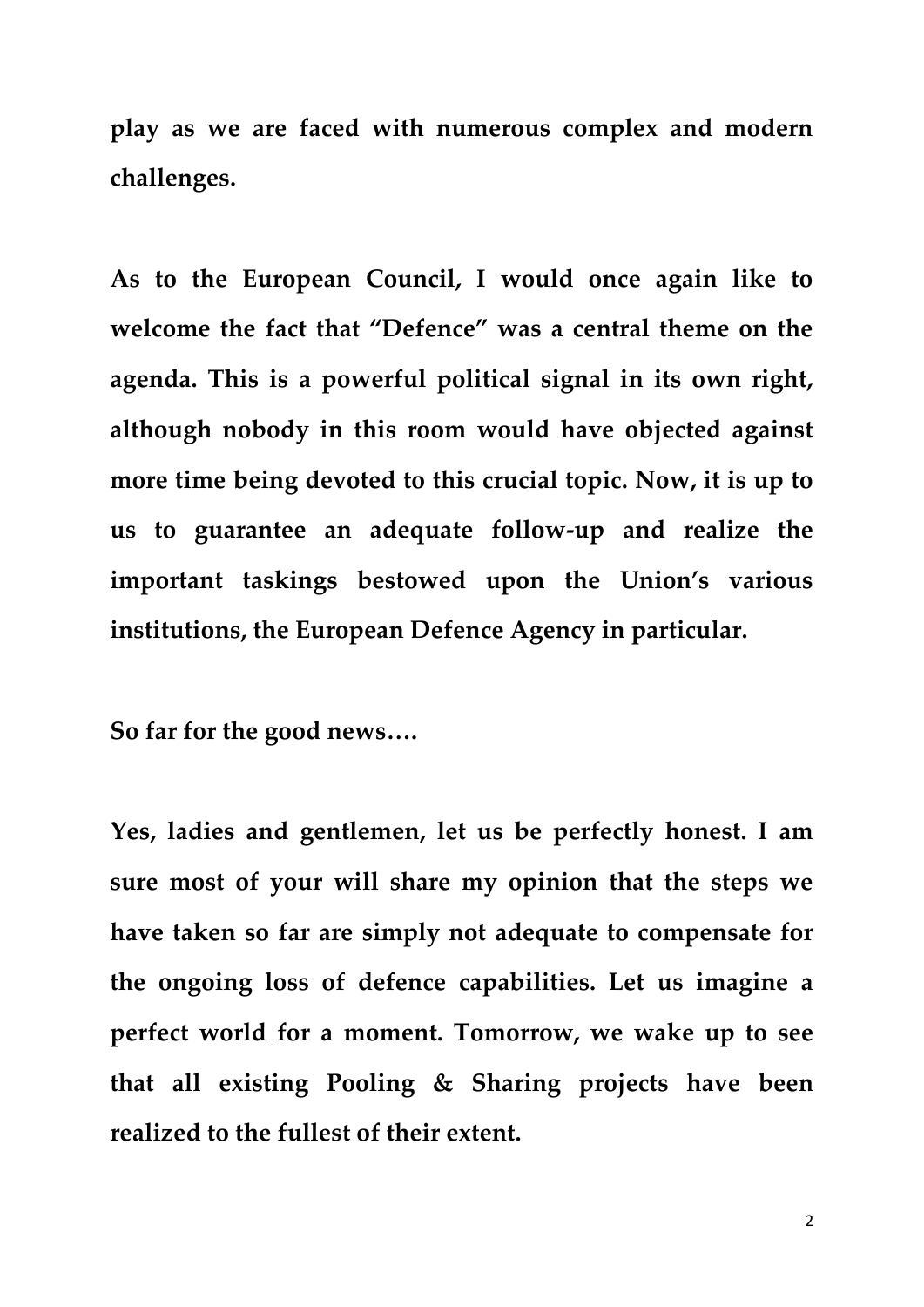**I know, quite a bit of wishful thinking but just bear with me on this one. This utopian scenario would cover but a fraction of the implemented and looming defence expenditure cuts of the future. Even if we have the audacity to assume that more money will be invested into defence capabilities when the economic climate in Europe improves, we, politicians in the Member States and experts in the institutions alike, must realize that we must go to far greater lengths to remedy the existing shortfalls.**

**This is exactly why I fully endorse the EDA's Policy Framework to foster more and systematic long term defence cooperation. After the Ghent framework of 2010 and last year's European Council, this is to be a new milestone which holds the greatest promise to deliver another much-needed impetus to European defence cooperation. As Mme Arnould stated during last year's conference: "stop talking cooperation, just do it". I could not have delivered this message any better.**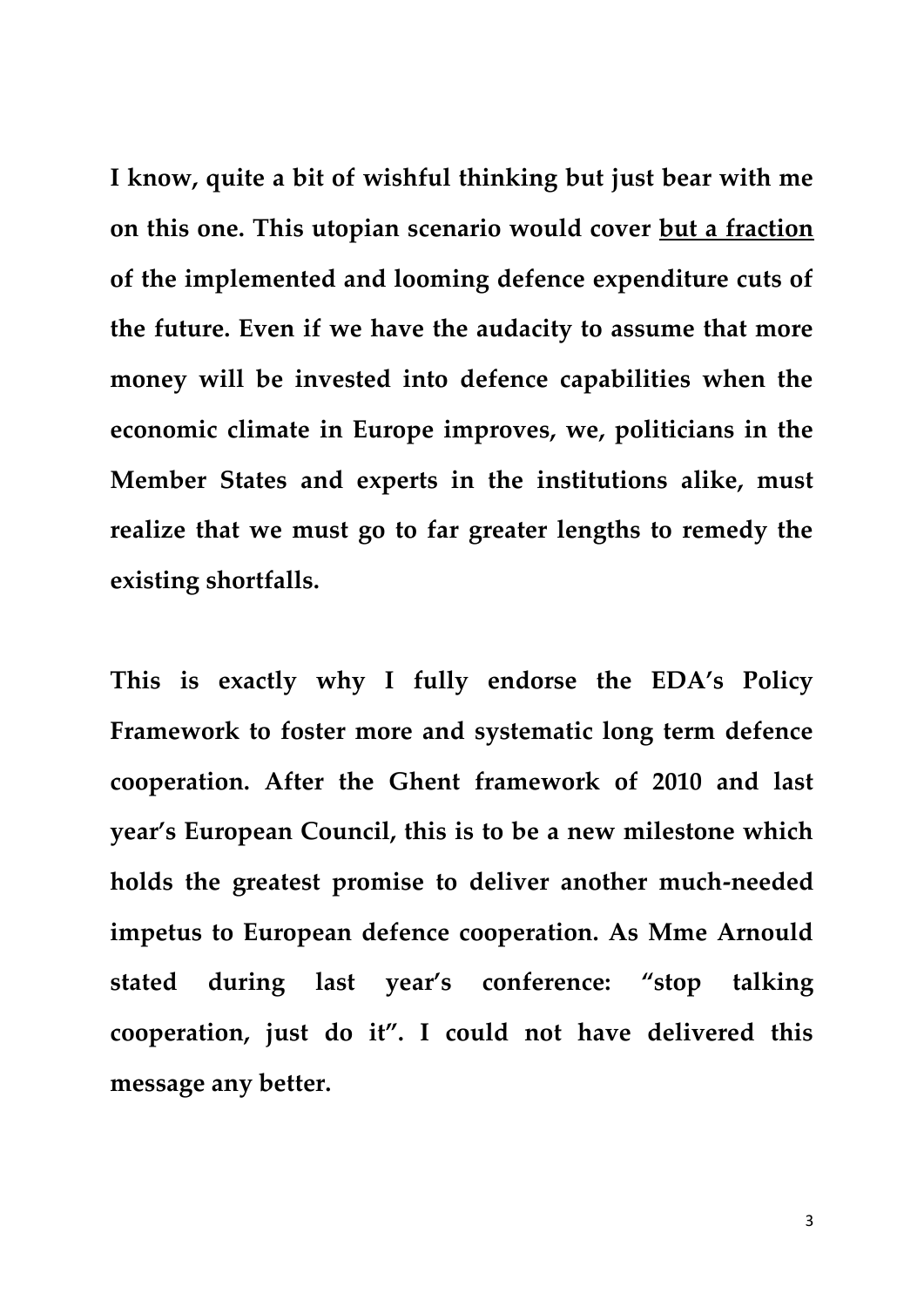**It is now up to the policy makers in the Member States, regardless of their countries' size, to muster the political courage and sustained political support to alleviate the necessary military capacities above the national level and dispense national sovereignty concerns which are becoming increasingly and utterly irrelevant in the years ahead.** 

**Equally important is the complementarity between the EU and NATO. Both organizations are a "bloc of shared values" and defend the same interests. It is an often repeated creed but it still holds: duplication with NATO is to be avoided. Both institutions also share similar challenges for the future. I consider diverging threat perceptions amongst member states one of the greatest and most urgent obstacles to overcome in the near future. A reinvigorated and strong European vision on which foreign policy posture the Union is to assume and which military capabilities it needs to credibly underpin its diplomatic efforts is therefore at hand.** 

**This is why I conclude that Europe needs a clear and present political will by its leaders to support our common endeavors**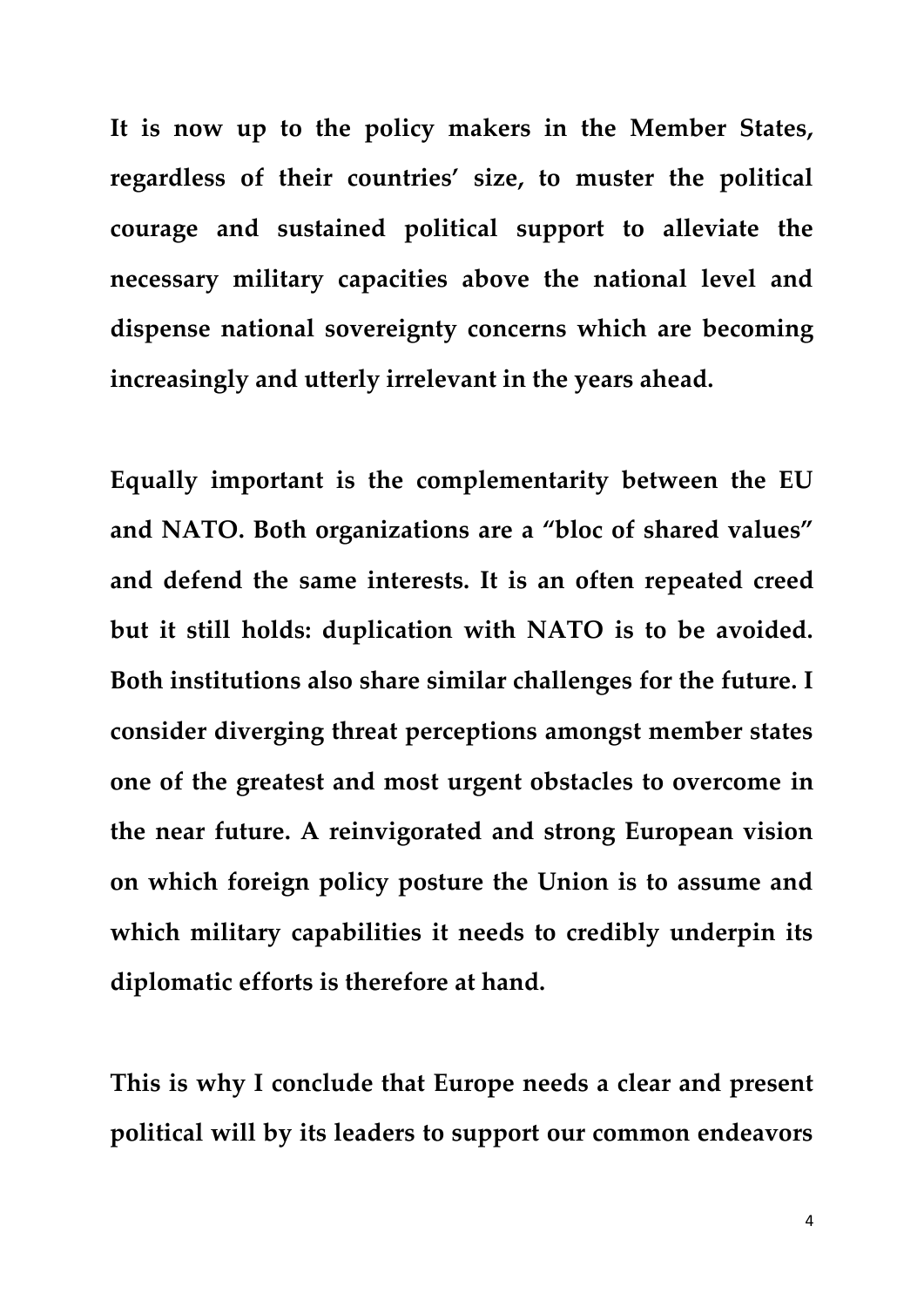**lest the Union drifts farther away from the center of the global geopolitical chessboard. Of course, we all know that the average European citizen loses little sleep over security matters, largely thanks to the EU and NATO laying the foundations for 65 years of peace and prosperity. Mali or the Central African Republic are little known and faraway places to many European citizens and although they were appalled by the Syrian regime's crimes against humanity, only few contemplated on the security consequences these conflicts could have at home. But to those who remain in doubt about how much "defence matters", it suffices to take a look on the map and notice that the political turmoil in Ukraine is taking place at our borders. This political turmoil has seen the west diametrically opposed to Russia in a way unseen since the days of the Cold War. In addition, one cannot help but consider the exponentially rising expenditure in capabilities, research & development by Russia and China.** 

*… …in capabilities, research & development by Russia and China.*

**By the way, more and more academics are openly thinking on how Europe can survive in the "Asian century"….**